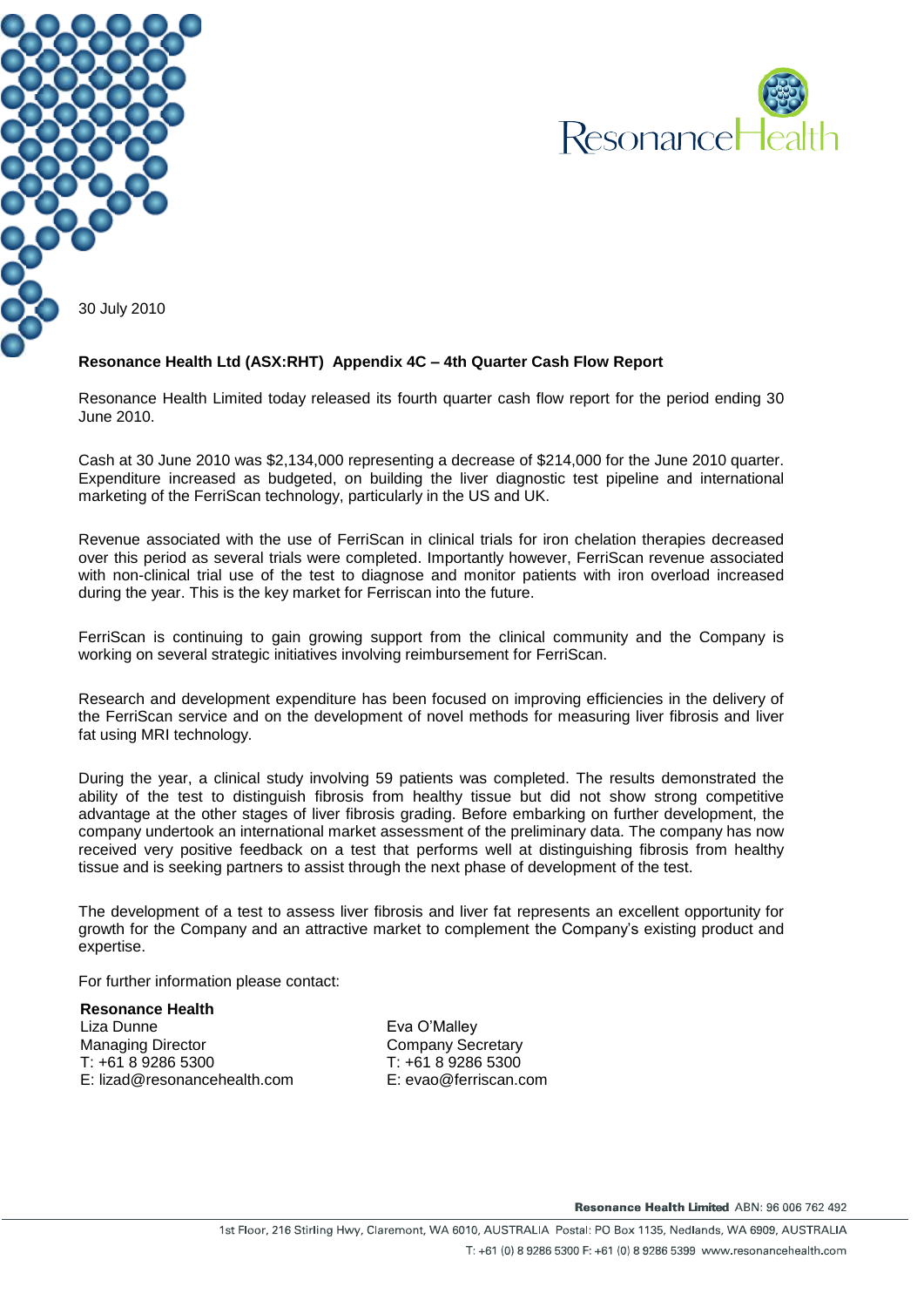*Rule 4.7B*

# **Appendix 4C**

## **Quarterly report for entities admitted on the basis of commitments**

Introduced 31/3/2000. Amended 30/9/2001

Name of entity

Resonance Health Limited

96 006 762 492 30 June 2010

ABN Quarter ended ("current quarter")

### **Consolidated statement of cash flows**

|                                            |                                                                                                                          | Current quarter                                                                                                                    | Year to date                  |                                    |
|--------------------------------------------|--------------------------------------------------------------------------------------------------------------------------|------------------------------------------------------------------------------------------------------------------------------------|-------------------------------|------------------------------------|
| Cash flows related to operating activities |                                                                                                                          | \$A'000                                                                                                                            | \$A'000                       |                                    |
| 1.1                                        | Receipts from customers                                                                                                  |                                                                                                                                    | 336                           | 1,888                              |
|                                            | Other Receipts - Grant                                                                                                   |                                                                                                                                    | 76                            | 76                                 |
| 1.2                                        | Payments for                                                                                                             | (a) staff costs<br>(b) advertising and marketing<br>(c) research and development<br>(d) leased assets<br>(e) other working capital | (387)<br>(75)<br>(91)<br>(47) | (1,223)<br>(254)<br>(544)<br>(244) |
| 1.3<br>1.4                                 | Dividends received<br>received                                                                                           | Interest and other items of a similar nature                                                                                       | 10                            | 67                                 |
| 1.5<br>1.6<br>1.7                          | Interest and other costs of finance paid<br>Income taxes (paid)/received<br>Other Payments (a) consulting & professional |                                                                                                                                    | (10)                          | (59)                               |
|                                            |                                                                                                                          | services<br>statutory & compliance<br>(b)<br>travel<br>(c)                                                                         | (14)<br>(10)                  | (121)<br>(50)                      |
|                                            | Net operating cash flows                                                                                                 |                                                                                                                                    | (212)                         | (464)                              |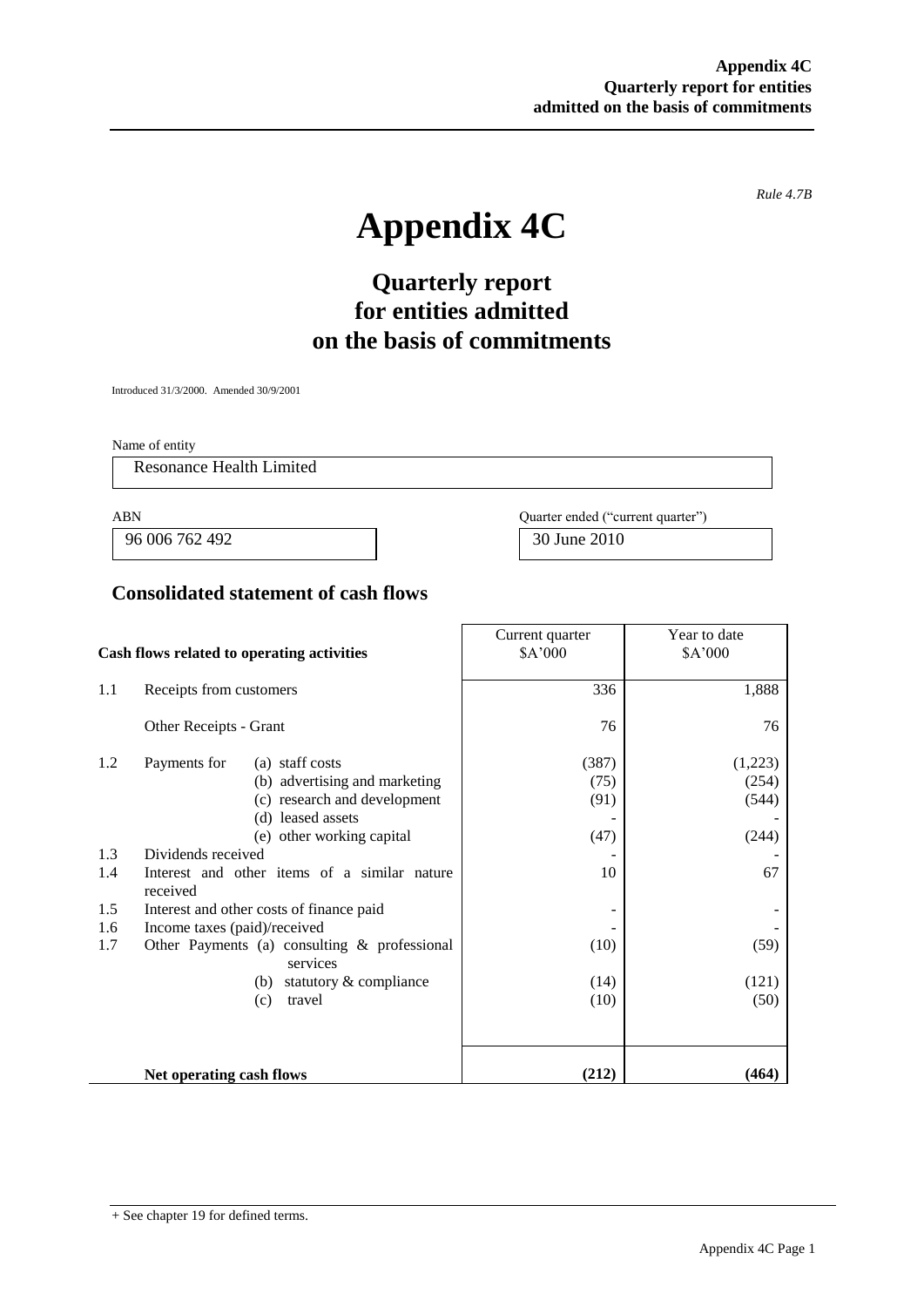|              |                                                                                         | Current quarter | Year to date |
|--------------|-----------------------------------------------------------------------------------------|-----------------|--------------|
|              |                                                                                         | \$A'000         | \$A'000      |
| 1.8          | Net operating cash flows (carried forward)                                              | (212)           | (464)        |
|              | Cash flows related to investing activities                                              |                 |              |
| 1.9          | Payment for acquisition of:                                                             |                 |              |
|              | (a) businesses (item 5)<br>(b) equity investments                                       |                 |              |
|              | intellectual property<br>(c)                                                            |                 |              |
|              | physical non-current assets<br>(d)                                                      | (2)             | (47)         |
|              | other non-current assets<br>(e)                                                         |                 |              |
| 1.10         | Proceeds from disposal of:                                                              |                 |              |
|              | (a) businesses (item 5)                                                                 |                 |              |
|              | (b) equity investments                                                                  |                 |              |
|              | intellectual property<br>(c)<br>physical non-current<br>(d)                             |                 |              |
|              | assets                                                                                  |                 |              |
|              | (e)<br>other non-current assets                                                         |                 |              |
| 1.11         | Loans to other entities                                                                 |                 |              |
| 1.12         | Loans repaid by other entities                                                          |                 |              |
| 1.13         | Other (Cash introduced on acquisition of                                                |                 |              |
|              | controlled entity)                                                                      |                 |              |
|              | Net investing cash flows                                                                | (2)             | (47)         |
| 1.14         | Total operating and investing cash flows                                                | (214)           | (511)        |
|              |                                                                                         |                 |              |
|              | Cash flows related to financing activities                                              |                 |              |
| 1.15<br>1.16 | Proceeds from issues of shares, options, etc.<br>Proceeds from sale of forfeited shares |                 |              |
| 1.17         | Proceeds from borrowings                                                                |                 |              |
| 1.18         | Repayment of borrowings                                                                 |                 |              |
| 1.19         | Dividends paid                                                                          |                 |              |
| 1.20         | Other (costs of capital raising)                                                        |                 |              |
|              | Net financing cash flows                                                                |                 |              |
|              | Net increase (decrease) in cash held                                                    | (214)           | (511)        |
| 1.21<br>1.22 | Cash at beginning of quarter/year to date<br>Exchange rate adjustments to item 1.20     | 2,348           | 2,645        |
| 1.23         | Cash at end of quarter                                                                  | 2,134           | 2,134        |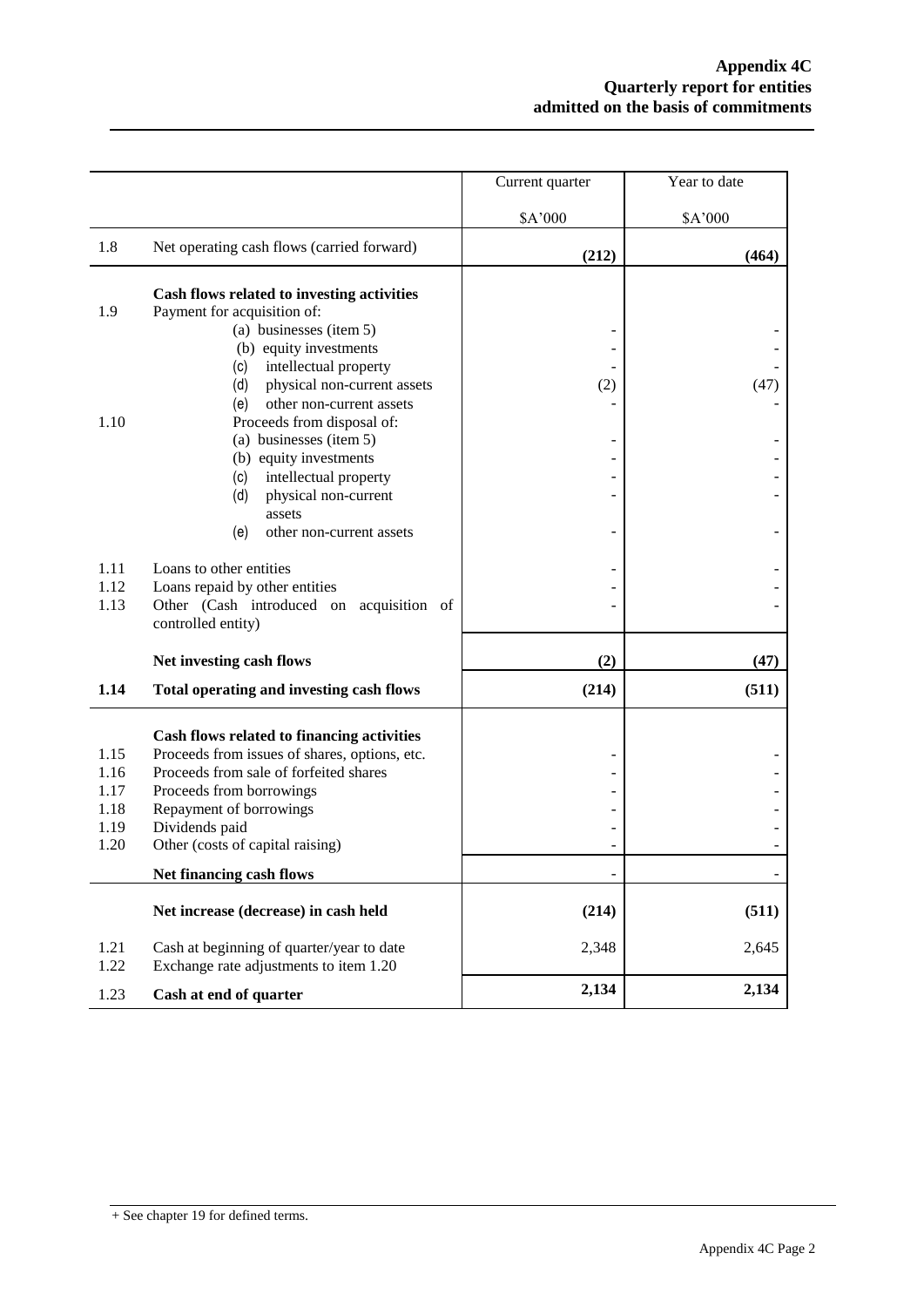## **Payments to directors of the entity and associates of the directors Payments to related entities of the entity and associates of the related entities**

|      |                                                                  | Current quarter<br>\$A'000 |
|------|------------------------------------------------------------------|----------------------------|
| 1.24 | Aggregate amount of payments to the parties included in item 1.2 | 60                         |
| 1.25 | Aggregate amount of loans to the parties included in item 1.11   |                            |
|      |                                                                  |                            |

1.26 Explanation necessary for an understanding of the transactions

\$44k – Directors fees \$16k – Consulting fees

#### **Non-cash financing and investing activities**

2.1 Details of financing and investing transactions which have had a material effect on consolidated assets and liabilities but did not involve cash flows

N/A.

2.2 Details of outlays made by other entities to establish or increase their share in businesses in which the reporting entity has an interest

N/A

#### **Financing facilities available**

*Add notes as necessary for an understanding of the position. (See AASB 1026 paragraph 12.2).*

|     |                             | Amount available<br>\$A'000 | Amount used<br>\$A'000 |
|-----|-----------------------------|-----------------------------|------------------------|
| 3.1 | Loan facilities             | -                           |                        |
| 3.2 | Credit standby arrangements | -                           |                        |